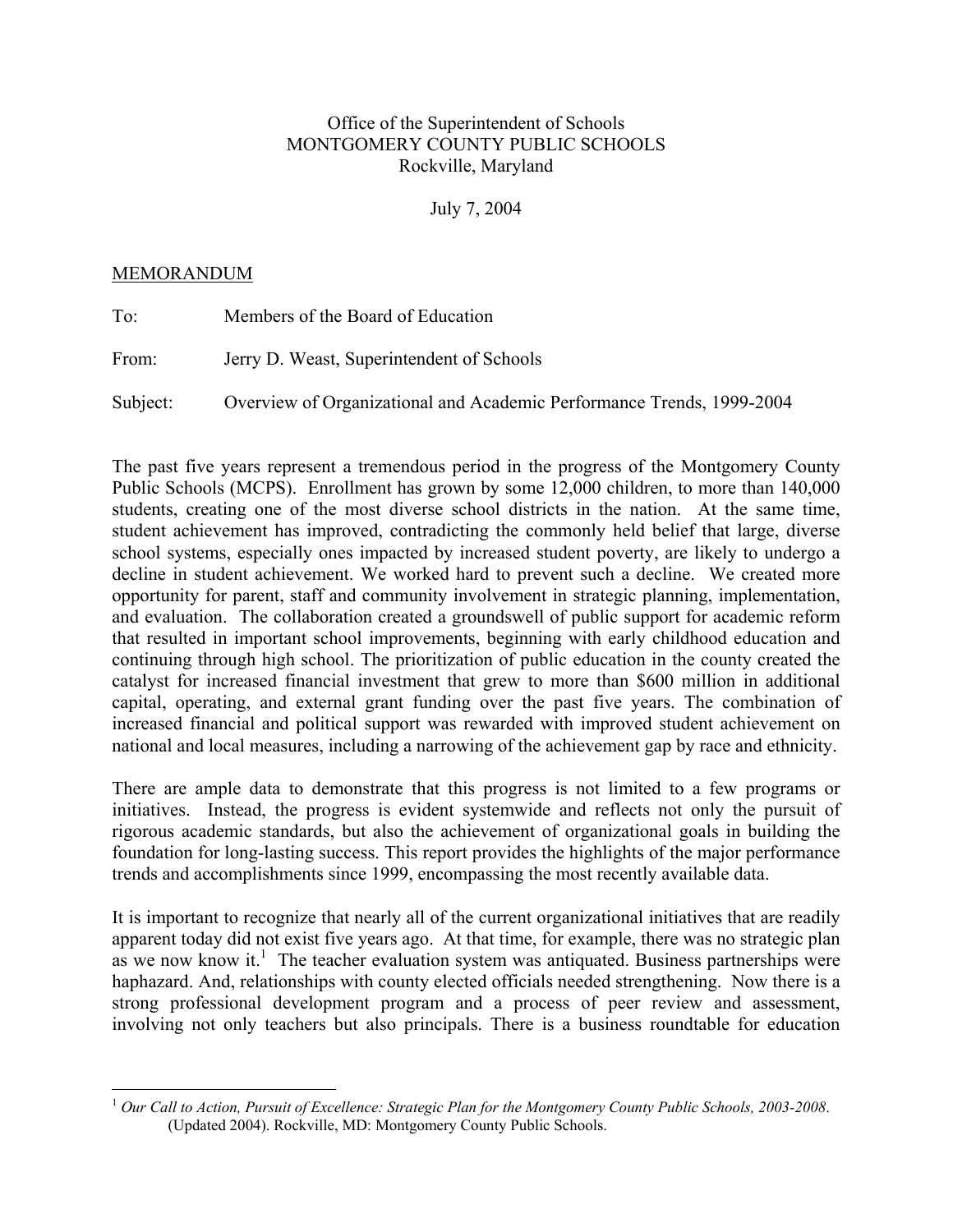supported by private and public funding. We have formed strong community partnerships, especially with the county executive and the County Council.

## **Background**

 $\overline{a}$ 

The development of the original report, *Our Call to Action*, in November 1999 set the stage for nearly all of the subsequent reform initiatives. The reforms were just that—corrections to plans and programs already in place that were not working, improvements to existing successful efforts, and new initiatives in the absence of any apparent targeted efforts.

| <b>Examples of Organizational Improvements Since 1999</b>  | Status in 1999 | Status by 2004             |
|------------------------------------------------------------|----------------|----------------------------|
| Entrepreneurial Fund Revenue for Printing Services         | 0              | \$1.3 million over 4 years |
| University Partnerships for Professional Development       | 9              | 23                         |
| Teacher Removals Related to Poor Performance               | 35 in 1995-99  | 146 in 2000-04             |
| Percent of 10 <sup>th</sup> Grade Students Taking the PSAT | $30\%$         | 84%                        |

The need for academic and organizational reforms was clear in September 2000 in the findings and recommendations from an external mathematics audit by Phi Delta Kappa International, Inc. In the report to the Board of Education, I concluded the following about the audit's findings: "The absence of a consistently implemented mathematics curriculum and the impact of ineffective teaching practices and instructional leadership in mathematics have a larger responsibility for underachievement by students in the Montgomery County Public Schools than previously realized."<sup>2</sup> Since then, of course, much has improved in mathematics instruction. Teachers have a greatly strengthened curriculum, and significant training has enabled more consistent program implementation countywide. An accelerated math program has been implemented in elementary schools in which highly able students can complete the first middle school math course (Math A) as early as Grade 3. Many regularly enrolled students are completing the course by the fifth grade. Math achievement also has improved. Completion of Algebra 1 or a higher level math course by the end of Grade 8 has risen steadily. Average math scores on the SAT over the last two years have been the highest in the school system's history.

Parents, students, and staff perceptions of school quality have improved, providing high marks on satisfaction surveys among elementary, middle, and high schools.

| High Satisfaction Among Parents, Students, and Staff, 2003 <sup>3</sup> | Elementary | Middle | Hiah |
|-------------------------------------------------------------------------|------------|--------|------|
| Percent of positive perceptions of "satisfaction" among parents         | 89-96%     | 86%    | 85%  |
| Percent of positive perceptions of "satisfaction" among students        | 86%        | 68%    | 65%  |
| Percent of positive perceptions of "job satisfaction" among teachers    | 89%        | 83%    | 90%  |

 $2$  Weast, J. D. (2000). *Studies of Mathematics Instruction and Curriculum: Implications for the Future* (memo to the Board of Education). Rockville, MD: Montgomery County Public Schools. 3

Bernstein, D. J., Loeb, C., & Wade, J. (2003). *Surveys of School Environment: 2001-02 and 2002-03 Districtwide Summary*. Rockville, MD: Montgomery County Public Schools.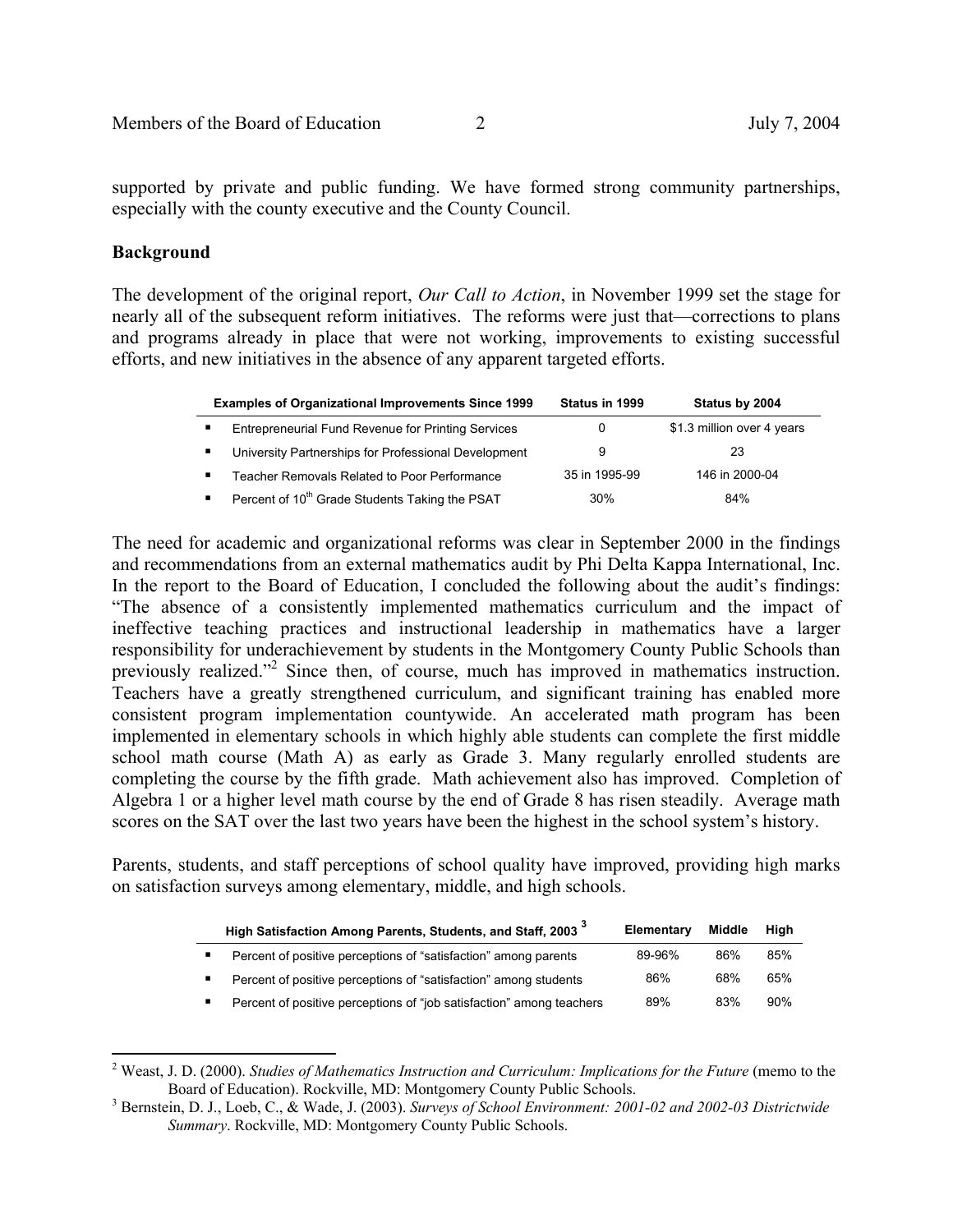Public perception of the school system has improved, as well. A poll conducted last year on a number of public policy issues related to government spending revealed that 29 percent of respondents viewed the school system as excellent, nearly double the finding of a survey in 2000. More detailed comparative data are not available, but the survey findings in 2003 underscore the value placed on maintaining quality public schools in Montgomery County, a priority reinforced by the focus of local, state, and federal officials on educational improvements.

|                | Montgomery County Voter Support for Public Schools <sup>4</sup>              | 2003 |
|----------------|------------------------------------------------------------------------------|------|
| $\blacksquare$ | Voters who rated the Montgomery County Public Schools "excellent" or "good"  | 67%  |
| $\blacksquare$ | Voters who opposed cuts in school spending to balance county budget          | 86%  |
|                | Voters who were willing to pay higher taxes to avoid increases in class size | 48%  |

The satisfaction and opinion studies reinforce a dynamic change in the operation of the school system over the last five years—the use of data to guide decision making. Just as importantly, consistent inquiry now forms the basis for evaluating the effects of educational policy on the design and implementation of academic and support programs. Instead of merely identifying problems, we now require that critical questions be asked and answered:

- *What do students need to know and be able to do?*
- *How will we know when they have learned it?*
- *What will we do when they haven't?*

 $\overline{a}$ 

• *What will we do when they already know it?*

The pursuit of such critical questions has opened the door to true academic and organizational reform, which has created a new environment of creativity and resourcefulness within the school system. It also has helped produce improved results in student performance and impressive acknowledgements nationally and internationally about the system's academic competitiveness.

|   | <b>National Reflections of High Academic Achievement</b>                                                                       | Source                                                                                        |
|---|--------------------------------------------------------------------------------------------------------------------------------|-----------------------------------------------------------------------------------------------|
| ٠ | 8 <sup>th</sup> grade students outperformed all but 7 countries in the world<br>in mathematics, 14 countries in science        | 3 <sup>rd</sup> International Math and Science Study,<br>(Repeat), Boston College, April 2001 |
|   | 20 of 23 high schools ranked among the best in nation                                                                          | Newsweek, May 2003                                                                            |
|   | 5 high schools named among top 100 most rigorous nationally                                                                    | Newsweek, May 2003                                                                            |
| п | School system earns "Gold Medallion" for academic<br>attractiveness for relocating companies for 9 <sup>th</sup> straight year | Expansion Management, February 2004                                                           |
|   | 3 high schools named among best 29 public schools in nation<br>for prestigious college placements of their graduates           | Wall Street Journal, April 2004                                                               |

<sup>4</sup> *Montgomery County, Maryland, Voter Survey*. (March 2003). Silver Spring, MD: Maryland Budget and Tax Policy Institute (Gonzales/Arscott Research & Communications, Inc.).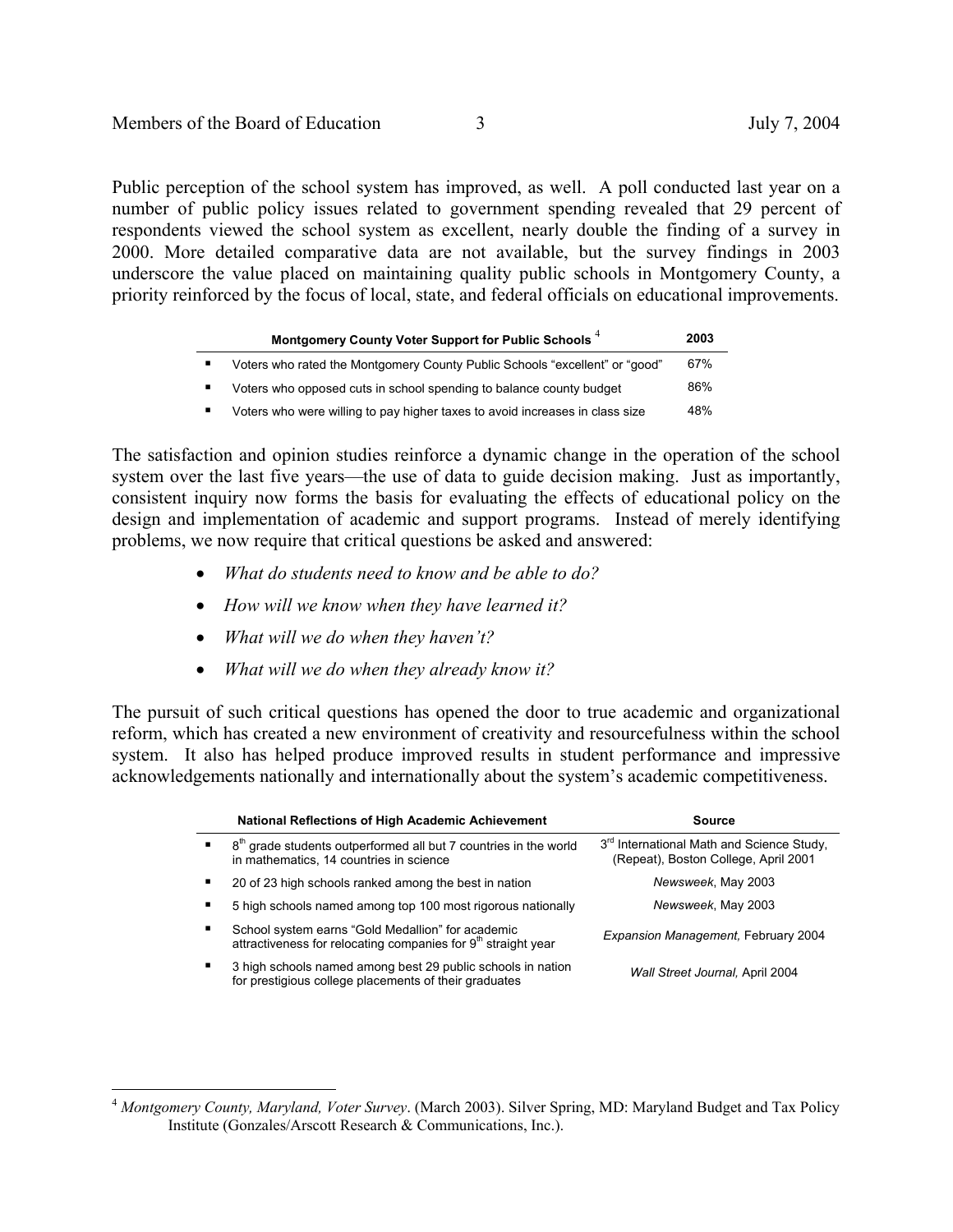## **The Benefits of Strategic Planning**

The investment in academic reform has been enhanced by pinpointing where the improvements should be made. This support for continuous improvement has enabled the school system to focus specifically on achieving the success of *every child every day* through very detailed plans at every stage of the reform process since 1999.

| Development of the Strategic Plans                   | Year |
|------------------------------------------------------|------|
| Our Call to Action                                   | 1999 |
| Our Call to Action: Pursuit of Excellence            | 2003 |
| Bridge to Excellence in Public Education Master Plan | 2003 |
| Our Call to Action: Pursuit of Excellence (Update)   | 2004 |

Over the past five years, the reform efforts have included reorganization, restructuring, and modification of missions, departments, and staff responsibilities. These efforts continue for the upcoming school year. The executive leadership offices, for example, are being realigned to better serve and support teaching and learning. The realignment enhances our ability to ensure that priorities are met as we move forward with plans to improve student achievement. The evolution of strategic planning—which was highlighted this year by winning the bronze medal in the Maryland Quality Award competition, administered by the University of Maryland Center for Quality and Productivity—has remained focused on making improvements at each stage of the reform process.

|   | Evidence of System Planning for Rigorous and Appropriate Instruction | 2004 |
|---|----------------------------------------------------------------------|------|
|   | Curricular standards at each grade level                             |      |
| ٠ | An aligned program of studies, lesson plans, and course objectives   |      |
| ٠ | Individual professional development plans for every teacher          |      |
| ٠ | Individual school improvement plans                                  |      |
| ٠ | School cluster improvement plans for all schools                     |      |
| ٠ | Office and departmental strategic plans for all central office units | ✓    |
| ٠ | Systemwide strategic plans                                           |      |
| ٠ | Public accountability and involvement in planning processes          |      |

## **Prioritization of the Academic Reforms**

Prior to October 1999, the academic priorities of the Board of Education were indistinct from the various efforts under way in the school system. The original *Success for Every Student Plan*  adopted in 1992 remained little changed throughout the 1990's. Apart from constancy about a vision, goals, and outcomes, there were no specific priorities for academic improvement identified by the Board of Education that would independently guide the plan.

Since then, much has changed. The academic priorities that form the basis for current reform efforts were approved by the Board of Education in October 1999, followed a month later by the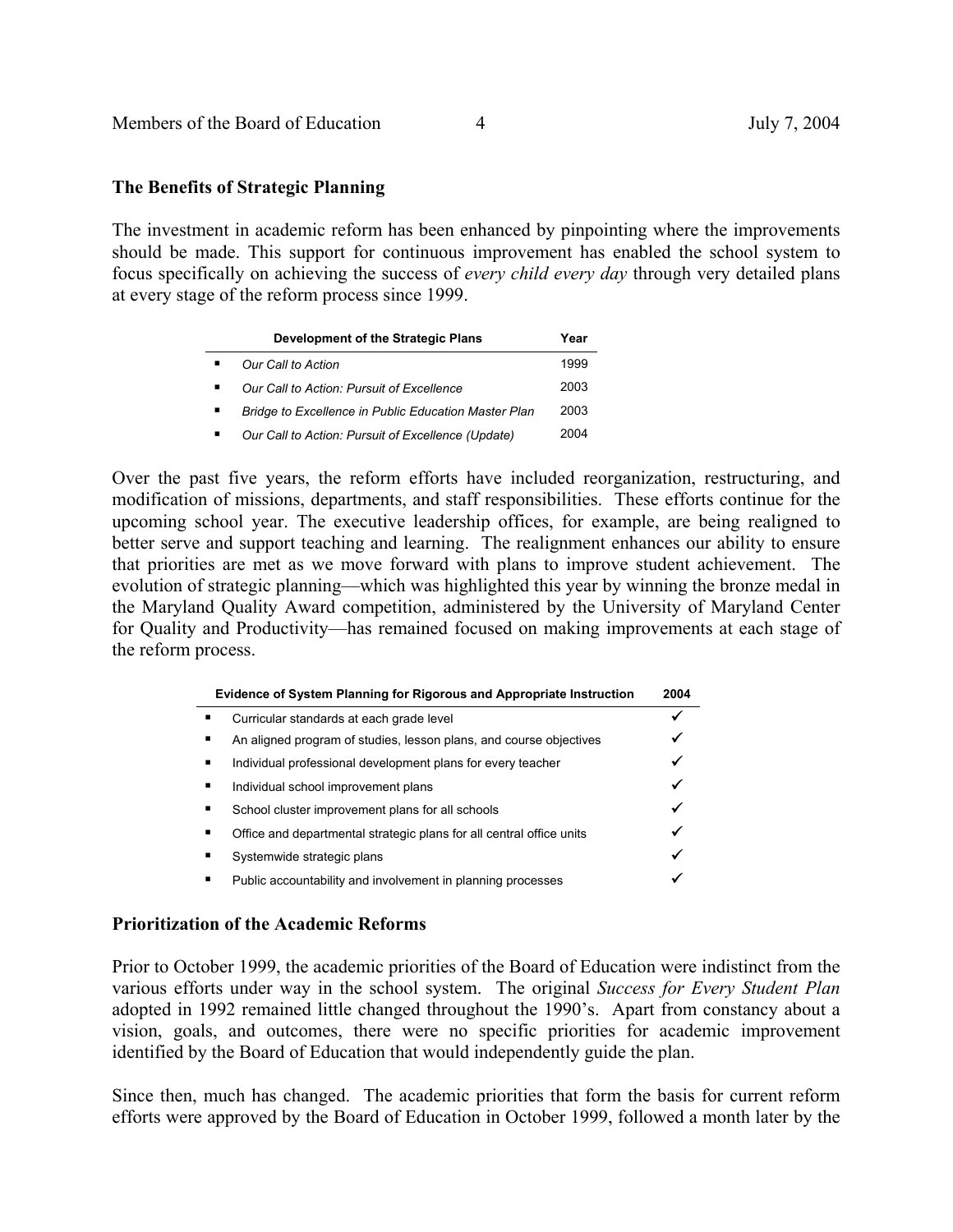adoption of the original *Our Call to Action*. Three years later on February 11, 2003, following significant community input and collaboration, the academic priorities were updated, and the Board of Education reaffirmed its focus on the strategic direction of the school system. The priorities established the basis for multi-year planning strategies.

| <b>Evidence of Academic Priorities of the Board of Education</b>                                                                                          | 1999 | <b>Updated</b><br>2003 |
|-----------------------------------------------------------------------------------------------------------------------------------------------------------|------|------------------------|
| Organize and optimize resources for improved academic results                                                                                             |      |                        |
| Align rigorous curriculum, delivery of instruction, and<br>assessment for continuous improvement of student achievement                                   | ✔    |                        |
| Develop, expand, and deliver a literacy-based pre-kindergarten<br>to Grade 2 initiative                                                                   |      |                        |
| Use student, staff, school, and system performance data to<br>monitor and improve student achievement                                                     |      |                        |
| Foster and sustain systems that support and improve employee<br>effectiveness, in partnership with MCPS organizations                                     |      |                        |
| Strengthen family-school relationships and continue to expand<br>civic, business, and community partnerships that support<br>improved student achievement |      |                        |

### **Ongoing Planning for Continued Progress**

 $\overline{a}$ 

The planning efforts now under way are designed to achieve common expectations and standards among and within all schools and offices. These initiatives actually preceded efforts under way by Maryland to achieve academic progress through the *Bridge to Excellence in Public Schools Act* and respond to the federal *No Child Left Behind Act of 2001.* The county's initiatives include such programs as the Early Success Performance Plan<sup>5</sup> and other grade-level initiatives that target specific areas of improvement.

|   | <b>Ongoing Reform Initiatives and Improvements in Schools</b>    | 2000-2004 |
|---|------------------------------------------------------------------|-----------|
|   | Enhanced early childhood education                               |           |
| ٠ | Rigorous standards-based curricula                               |           |
| ٠ | Significant class-size reductions                                | ✔         |
| ٠ | More rigorous and accelerated course work                        |           |
|   | Diagnostic formative assessments in elementary and middle school | ✔         |
| ٠ | Countywide semester exams in high school                         | ✔         |
| ٠ | Continuous professional development                              | ✔         |
| ٠ | Greater parent and community outreach and partnerships           |           |

The continuous reform efforts have resulted in specific improvements in the work of schoolbased and central office staff, but the most visible changes have been made in the culture and

<sup>5</sup> *Early Success: Closing the Opportunity Gap for Our Youngest Learners*. (2004). Rockville, MD: Montgomery County Public Schools.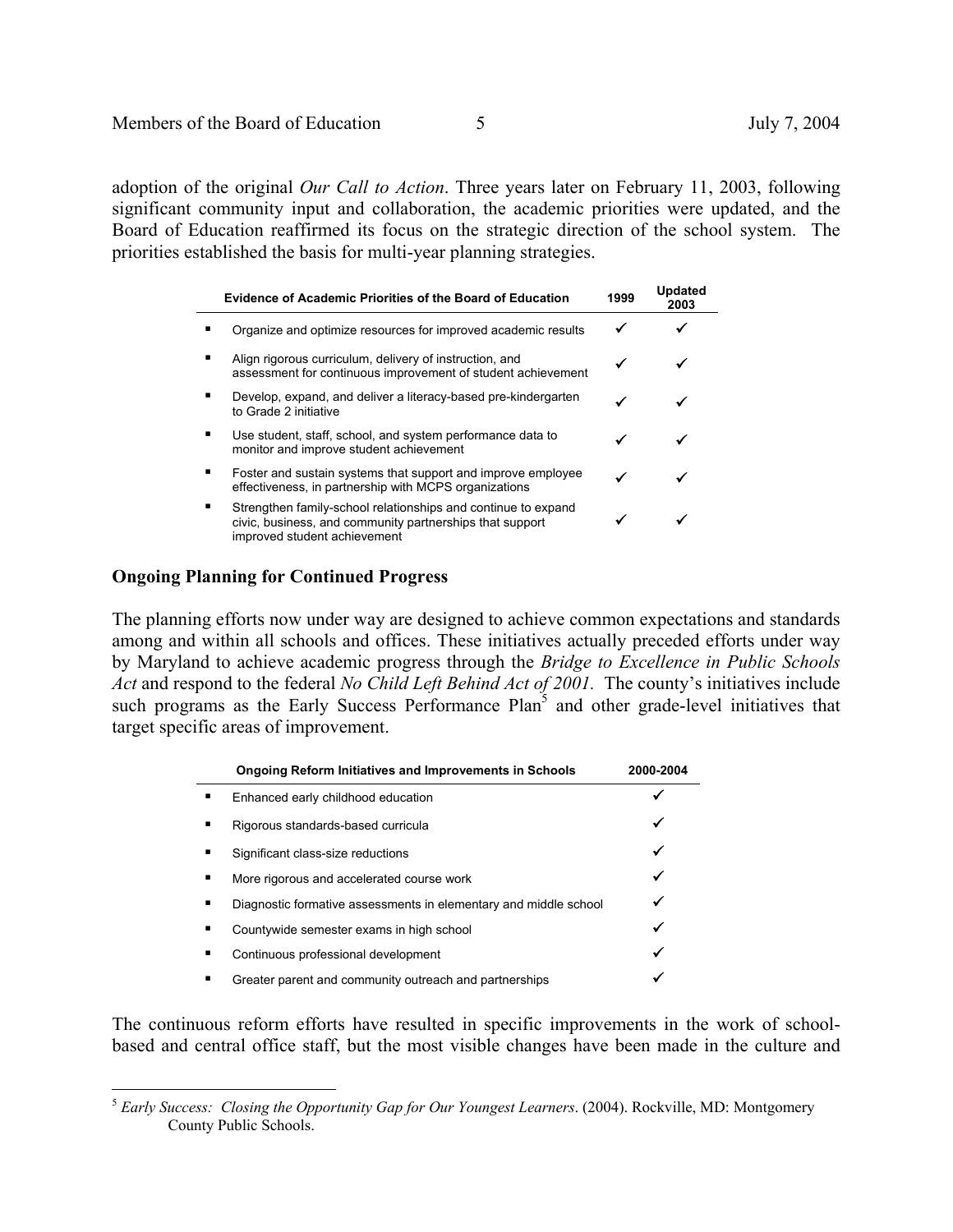working conditions affecting classroom teachers. The improvements have strengthened the ability of teachers and other school-based personnel, particularly principals, to work together successfully in the improvement of programs and services for students. Concurrent efforts are being implemented to make similar improvements for administrators and support staff.

|   | <b>Strategically Planned Efforts to Improve Teacher Quality</b> | 2000-04 |
|---|-----------------------------------------------------------------|---------|
| ٠ | Improvements in climate and working conditions                  |         |
| п | Establishment of a common language, expectations for reform     |         |
| ٠ | Improvements in hiring and employment practices                 |         |
| ٠ | Retention of high-quality new and veteran teachers              |         |
| ٠ | Mentors for new teachers                                        |         |
| п | On-site staff development for all teachers                      |         |
| ٠ | A staff development substitute teacher program                  |         |
| ٠ | A Professional Growth System for all teachers                   |         |
| п | Clear standards of evaluation                                   |         |
| ٠ | A Peer Assistance and Review System                             |         |
| п | Consulting teachers for novice and underperforming teachers     |         |

## **Significant Financial Support Since 1999**

Broad support for academic reform has enabled the school system to receive a significant increase in funding. This is due in large measure to the consistency of the priorities over the past several years and the capacity of the school system to respond to the needs of the community. The identification of the academic priorities provided a basis around which the community has coalesced in support of the annual operating and capital funding programs. Indeed, over the past four fiscal years, the Board of Education has received nearly all of its operating budget requests and a significant share of funding for its capital budget. The Board achieved this infusion of funding by working closely with county and state government officials on a shared belief in the need to adhere to the academic priorities.

| Increase in Spending for Schools    | <b>FY2000</b>   | <b>FY2005</b>   | Change             |
|-------------------------------------|-----------------|-----------------|--------------------|
| Operating budget                    | \$1.1 billion   | \$1.6 billion   | + \$500 million    |
| Capital budget                      | \$113.1 million | \$165.5 million | $+$ \$52.4 million |
| 6-Year Capital Improvements Program | \$567 million   | \$912.8 million | + \$345.8 million  |

The improved funding has allowed the school system to maintain highly competitive salaries for teachers and other staff, in collaboration with employee representative organizations. The result is a higher quality of new recruits. Of the 825 teachers hired last year, for example, 56 percent had completed course work for a master's degree or higher.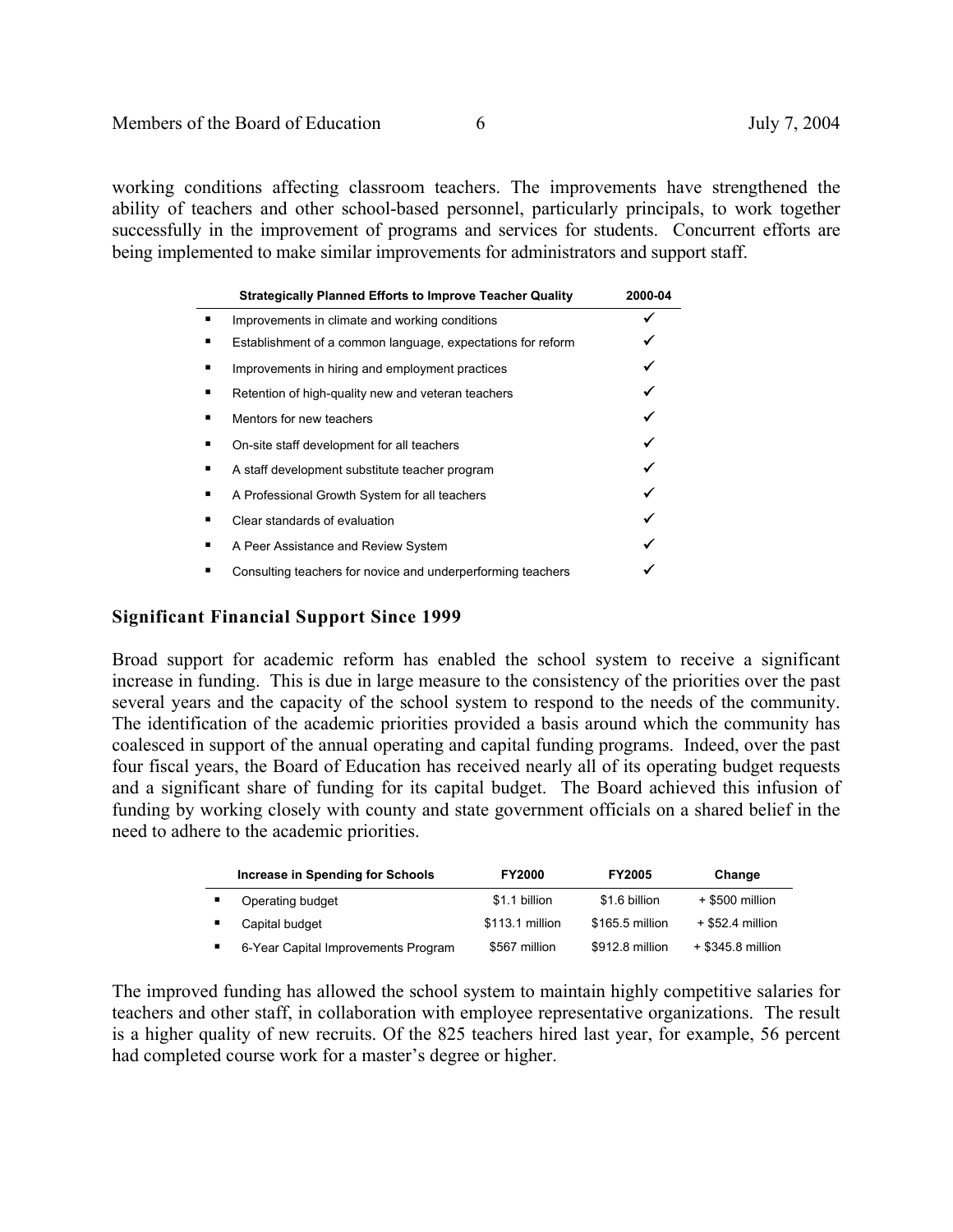# Members of the Board of Education 7 July 7, 2004

| <b>Higher Pay for Quality Teachers</b> |                        | <b>FY2000</b> | <b>FY2004</b> | Change   |
|----------------------------------------|------------------------|---------------|---------------|----------|
|                                        | Average teacher salary | \$51.240      | \$62.156      | $+21.3%$ |

Systemwide, the increased funding has meant significant progress in being able to successfully implement specific multi-year initiatives, including the investment of \$67 million in new multiyear strategic plan initiatives that did not exist prior to FY 2000.

| Reform Initiatives, FY 2001 - FY 2004 | <b>Positions</b> | <b>Amount</b>  |
|---------------------------------------|------------------|----------------|
| <b>Early Education Success</b>        | 203.5            | \$11.1 million |
| Class-size reductions<br>٠            | 326.0            | \$14.3 million |
| ٠<br>Special education                | 96.3             | \$3.6 million  |
| <b>ESOL</b> services                  | 23.0             | \$1.4 million  |
| Counseling and mental health<br>٠     | 17.0             | \$1.1 million  |
| High school reform<br>٠               | 22.1             | \$1.5 million  |
| Other school improvements<br>٠        | 108.5            | \$5.7 million  |
| Curriculum and instruction<br>٠       | 79.0             | \$6.8 million  |
| Shared accountability<br>٠            | 6.0              | \$0.4 million  |
| Technology<br>٠                       | 30.5             | \$2.5 million  |
| Community partnerships<br>٠           | 16.2             | \$1.3 million  |
| Staff development<br>٠                | 226.0            | \$17.2 million |
| Total                                 | 1,154.1          | \$66.9 million |

The school system also has successfully competed for grant funding for innovative programs and services, in addition to other grants, greatly increasing resources over the past four years to supplement funding for reform initiatives and school improvement.

| <b>Increased Grant Funding for Initiatives</b> | <b>FY1999</b>  | <b>FY2003</b>   | Change             |
|------------------------------------------------|----------------|-----------------|--------------------|
| Competitive grants                             | \$6.4 million  | \$23.3 million  | $+$ \$16.9 million |
| Total grants                                   | \$54.8 million | \$107.7 million | + \$52.9 million   |

Yet, even with the budget increases, the school system still implemented \$15.6 million in internal budget reductions in FY 2004 alone through literally hundreds of redirections of resources within the system and a stringent freeze on expenditures. The Program Efficiency, Abandonment, and Redirection (PEAR) process and its integration with zero-based budgeting produced the savings. In fact, the reforms implemented over the past five years have been accomplished while overall staffing increased but the proportion of administrative staff decreased, resulting in more work being accomplished by comparatively fewer people.

| Decrease in Administrative Staff           | <b>FY2001</b> | <b>FY2005</b> | Change   |
|--------------------------------------------|---------------|---------------|----------|
| Percent of staff in central administration | 2.5%          | <b>2 0%</b>   | - 0.5%   |
| Percent of staff in total administration   | $9.2\%$       | 8.2%          | $-1.0\%$ |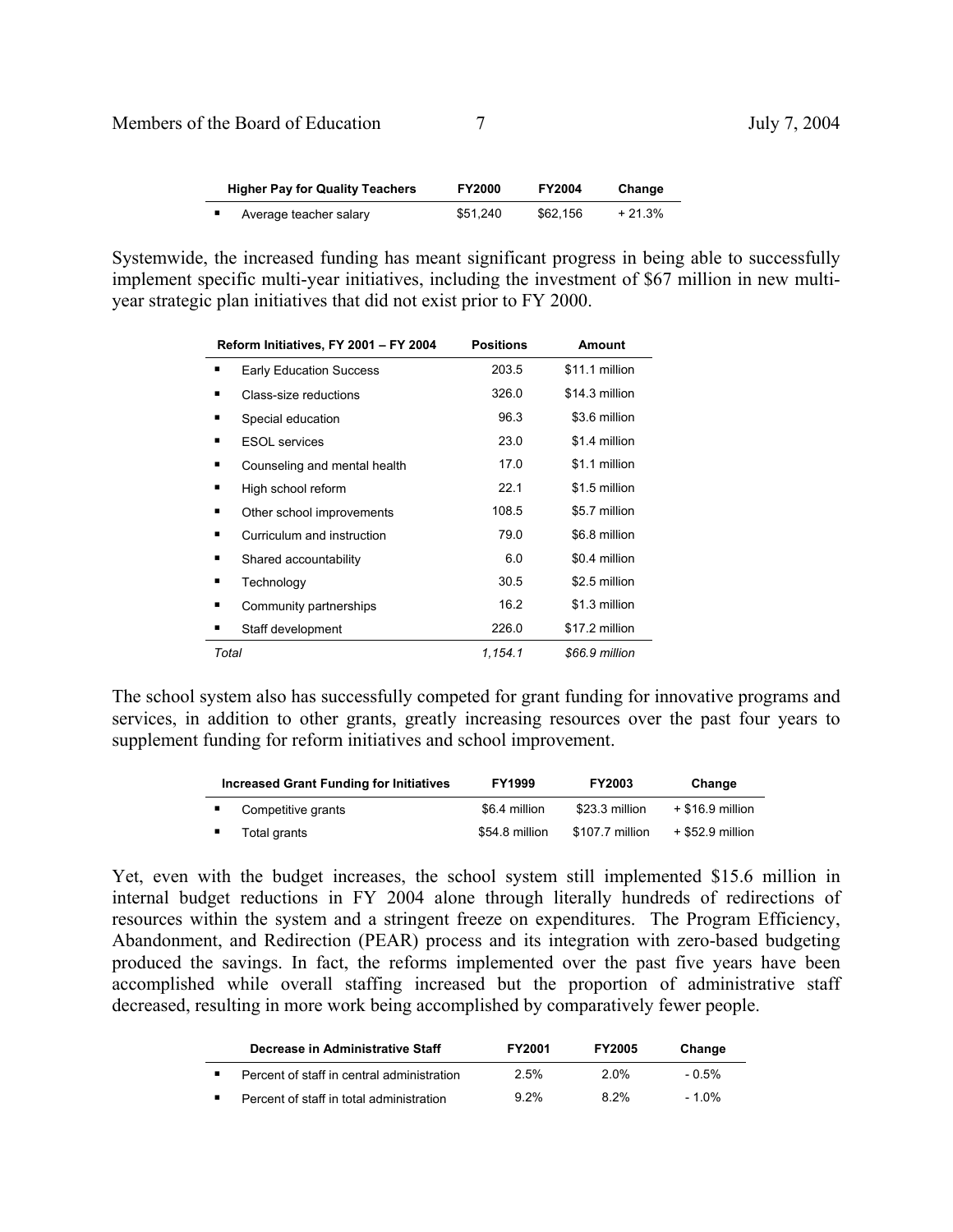### **Improvements Addressed Significant Strategic Challenges**

The organizational improvements since 1999 were designed to address the changing dynamics of Montgomery County and the increased enrollment of greater numbers of children challenged academically by poverty, limited English proficiency, disabilities, mobility, and related factors.

| <b>Demographic Challenges</b>    | <b>Description</b>                                                                                                                                                                                                                               |
|----------------------------------|--------------------------------------------------------------------------------------------------------------------------------------------------------------------------------------------------------------------------------------------------|
| Increased student mobility       | More than 13,000 students (10%) enter the system as new residents, while<br>another 12,000 exit each year (not counting school transfers and graduations).                                                                                       |
| More student diversity           | The white student population last year declined to 45%, while other groups have<br>increased: African American (22%), Asian American (14%), and Hispanic (19%).<br>More change will occur. White student enrollment in Grade 1 was 42%.          |
| More English language learners   | During the past three years, the enrollment in the English for Speakers of Other<br>Languages (ESOL) program increased by nearly 20%, adding more than 2,000<br>new students. There were 12,195 ESOL students in the system last year.           |
| More disadvantaged children      | The number of students participating in the Free and Reduced-price Meal System<br>(FARMS) more than doubled in the past 12 years to 31,518 this past year.                                                                                       |
| More challenged schools          | The number of elementary schools with 40% or greater FARMS enrollment<br>increased from 32 schools in September 1999 to 39 schools in September 2003.                                                                                            |
| Greater concentration of poverty | An area from Takoma Park to Germantown includes 60 elementary schools that<br>enroll the majority of students in FARMS (80%), students in ESOL (75%), as well<br>as the majority of African American students (71%) and Hispanic students (78%). |
| More students with disabilities  | The number of students with an active Individualized Education Program (IEP)<br>increased from 16,359 students in FY 2000 to 17,334 students in FY 2004.                                                                                         |

The reforms also addressed issues related to the school system's capacity to maintain continuous improvement amid rising expectations and standards, more stringent state and federal requirements, and challenges associated with maintaining community support.

| <b>Organizational Challenges</b>                             | <b>Description</b>                                                                                                                                                                                                                                                                                           |
|--------------------------------------------------------------|--------------------------------------------------------------------------------------------------------------------------------------------------------------------------------------------------------------------------------------------------------------------------------------------------------------|
| Higher expectations for<br>academic rigor and<br>achievement | With ever-increasing regulatory mandates for student achievement, including<br>those that link funding with accountability, the school system works toward goals<br>of narrowing the achievement gap by race/ethnicity, disability, and limited English<br>proficiency—while also increasing academic rigor. |
| More stringent requirements for<br>highly qualified staff    | The school system hires about 2,000 faculty and supporting staff each year, a<br>significant challenge made all the more difficult by state and federal regulations<br>stipulating new definitions for personnel in instructional and support positions<br>needing certification as "highly qualified."      |
| Need for more parent and public<br>support                   | The school system's dependence on local county tax revenue is compounded by<br>the fact that only 20% of local households have children in public school.                                                                                                                                                    |

## **Implementation of Specific Initiatives, 2001-2004**

Over the past four years, these challenges have been met by reforms and improvements that included new strategies and initiatives based on three basic ideals: improving already well-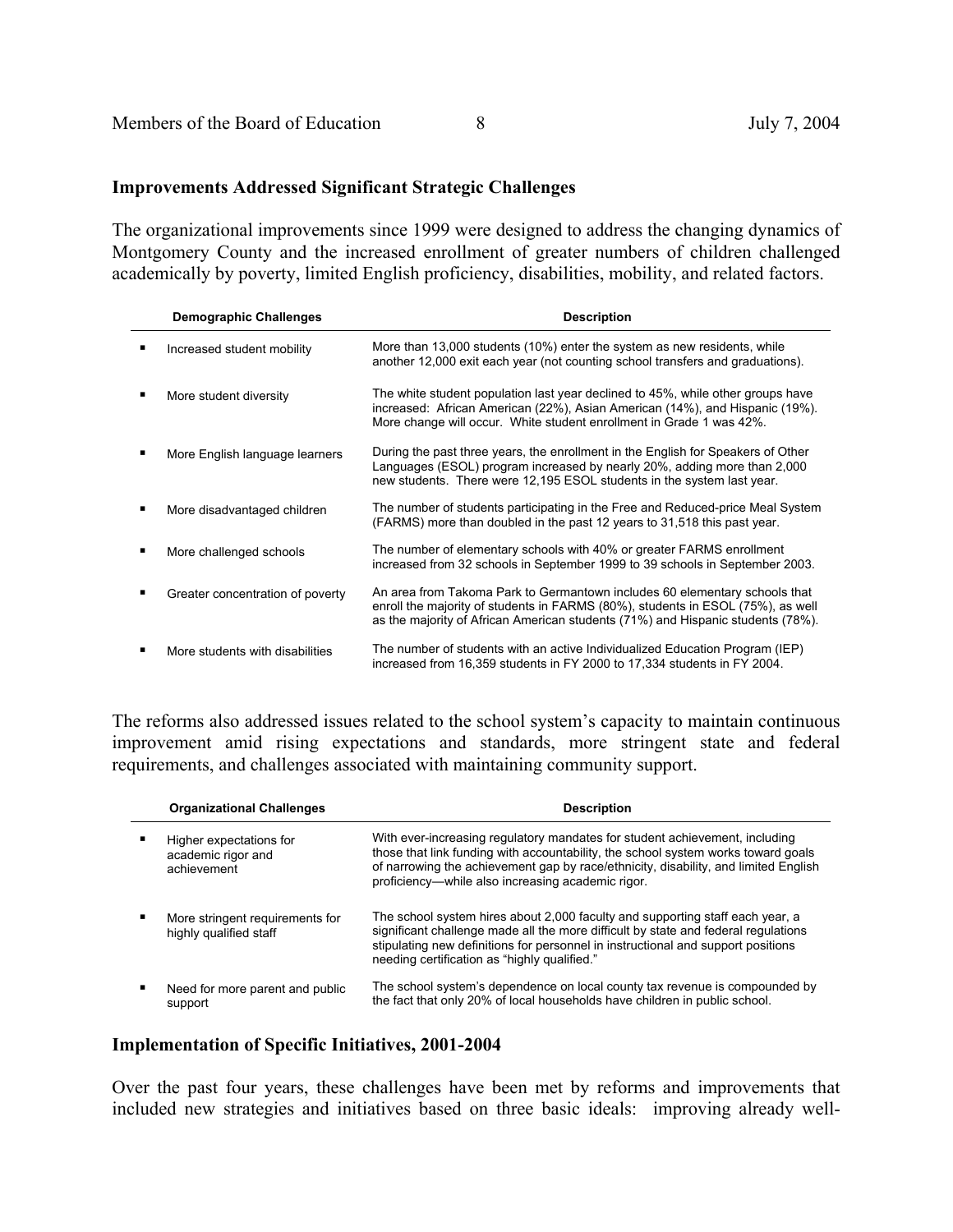established and successful programs, reforming other efforts that required major changes, and discarding those programs and activities that were not successful or necessary to achieve the school system objectives.

| 2001-2004 Strategic Plan Goals             | Description of Strategic Plan Initiatives <sup>6</sup>                                                                                                                                                                                                                                                                                    |
|--------------------------------------------|-------------------------------------------------------------------------------------------------------------------------------------------------------------------------------------------------------------------------------------------------------------------------------------------------------------------------------------------|
| Goal 1:<br>Ensure Success of Every Student | Early Success Performance Plan<br>٠<br>Pre-Kindergarten Programs Expanded<br>٠<br>Full-Day Kindergarten Expanded<br>٠<br>Reading Initiatives in Grades 1 and 2 Developed and Expanded<br>٠<br>Reading Interventions<br>٠<br><b>Reading First</b><br>٠<br>Support for the 60 Most Highly Impacted Schools                                  |
|                                            | <b>Class-Size Reductions</b><br>٠<br>15:1 in Full-Day Kindergarten in Targeted Elementary Schools<br>17:1 in Grades 1 & 2 in Targeted Elementary Schools<br>٠<br>٠<br>Special Education Staffing Improvements                                                                                                                             |
|                                            | Support Program Improvements<br><b>Special Education Services</b><br>٠<br>٠<br>English for Speakers of Other Languages (ESOL)<br>٠<br>Improved Student Services and Mental Health Support<br>٠<br>School Library Media Program Improvements<br>٠<br><b>Multicultural Education Improvements</b><br>٠<br>Alternative Programs Improvements |
|                                            | <b>Extended Time</b><br>٠<br>Extended Day and Year Programs (Elementary and Middle School)<br>٠<br>Summer School<br>٠<br>Evening High School Reorganization                                                                                                                                                                               |
|                                            | High School Reform<br>٠<br>High School Task Force Recommendations<br>٠<br>Signature Programs<br>٠<br>Northeast Consortium Programs<br>٠<br>Downcounty Consortium Programs<br>٠<br><b>Smaller Learning Communities</b><br>٠<br>Pilot Course Development<br><b>Student Online Courses</b><br>٠                                              |
|                                            | Organization<br>٠<br>Leadership and Supervision of Schools<br>٠<br>Vertical Articulation Among Cluster Schools<br>٠<br><b>Structured School Visits</b><br>٠<br>Cross-Functional Monitoring Teams<br>Program Efficiency, Abandonment, and Redirection (PEAR)<br>٠<br>(continued)                                                           |

 6 For detailed descriptions of each initiative, see the "Strategies/Initiatives" section of *Our Call to Action, Pursuit of Excellence: Strategic Plan for the Montgomery County Public Schools, 2003-2008*. (Updated 2004). Rockville, MD: Montgomery County Public Schools.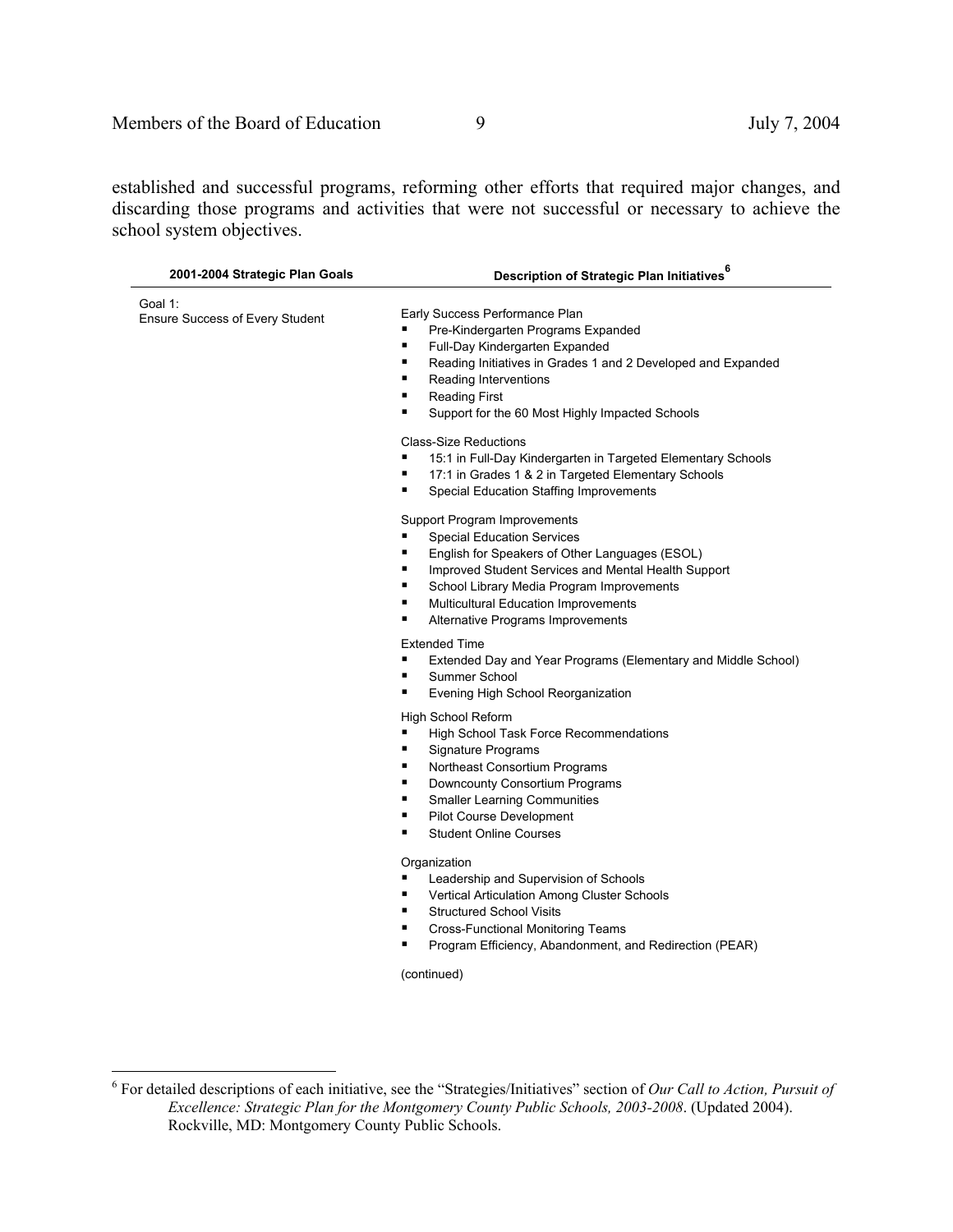| 2001-2004 Strategic Plan Goals                         | <b>Description of Strategic Plan Initiatives</b>                                                                                                                                                                                                                                                                                                                                                                                                                                                                                                                                                                                                                                                                                                                                                                                                                                                                                                                                                                                                                                                  |
|--------------------------------------------------------|---------------------------------------------------------------------------------------------------------------------------------------------------------------------------------------------------------------------------------------------------------------------------------------------------------------------------------------------------------------------------------------------------------------------------------------------------------------------------------------------------------------------------------------------------------------------------------------------------------------------------------------------------------------------------------------------------------------------------------------------------------------------------------------------------------------------------------------------------------------------------------------------------------------------------------------------------------------------------------------------------------------------------------------------------------------------------------------------------|
| Goal 1 (Continued):<br>Ensure Success of Every Student | Safe and Secure Schools<br>٠<br>Systemwide Emergency Response Plan<br>٠<br>Individual Crisis Plans at all Schools and Facilities<br>٠<br>Security Personnel at all Middle and High Schools<br>٠<br>Closed Circuit Television in all High Schools<br>٠<br><b>Emergency Preparedness Drills</b><br>٠<br>Emergency Communication Procedures at all Schools<br>٠<br>Mental Health and Crisis Intervention Procedures<br>٠<br>Inter-Agency Emergency Preparedness Planning<br>Educational Facilities Officers (EFO)<br>٠<br>٠<br>Safe and Drug Free Schools<br>٠<br>Gang Prevention and Awareness<br><b>Character Education</b><br>п<br>Code Blue/Code Red Procedures<br>п                                                                                                                                                                                                                                                                                                                                                                                                                             |
| Goal 2:<br>Provide an Effective Instructional Program  | Curriculum and Instruction<br>Implementation of a Standards-Based Curriculum<br>п<br>Councils on Teaching and Learning<br>٠<br><b>Formative Assessments</b><br>٠<br>Curriculum Implementation Textbook Project<br>٠<br>Standards-Based Grading and Reporting System<br>п<br>Information Literacy Skills<br>Middle School Audit<br>٠<br>٠<br><b>Skills for Success</b><br>٠<br><b>Mathematics Content Coaches</b><br>٠<br><b>Reading Specialists</b><br>Reading Recovery®<br>٠<br>٠<br>Fine Arts Education<br>٠<br>Arts Integrated Model Elementary Program<br>٠<br>System of Shared Accountability<br>٠<br>Increased Rigor<br>п<br>Program Evaluations<br>٠<br><b>SAT Intervention Plan</b><br>٠<br>Honors and Advanced Placement (AP)<br>Gifted and Talented Student Program Improvements<br>п<br>Career and Technology Education Programs<br>■<br>Technology<br><b>Technology Modernization</b><br><b>Digital Divide</b><br>٠<br>Integrated Quality Management System<br>٠<br>Data Warehouse<br>٠<br>Instructional Management System<br>п<br>Teacher-Centered Instructional Planning Model<br>٠ |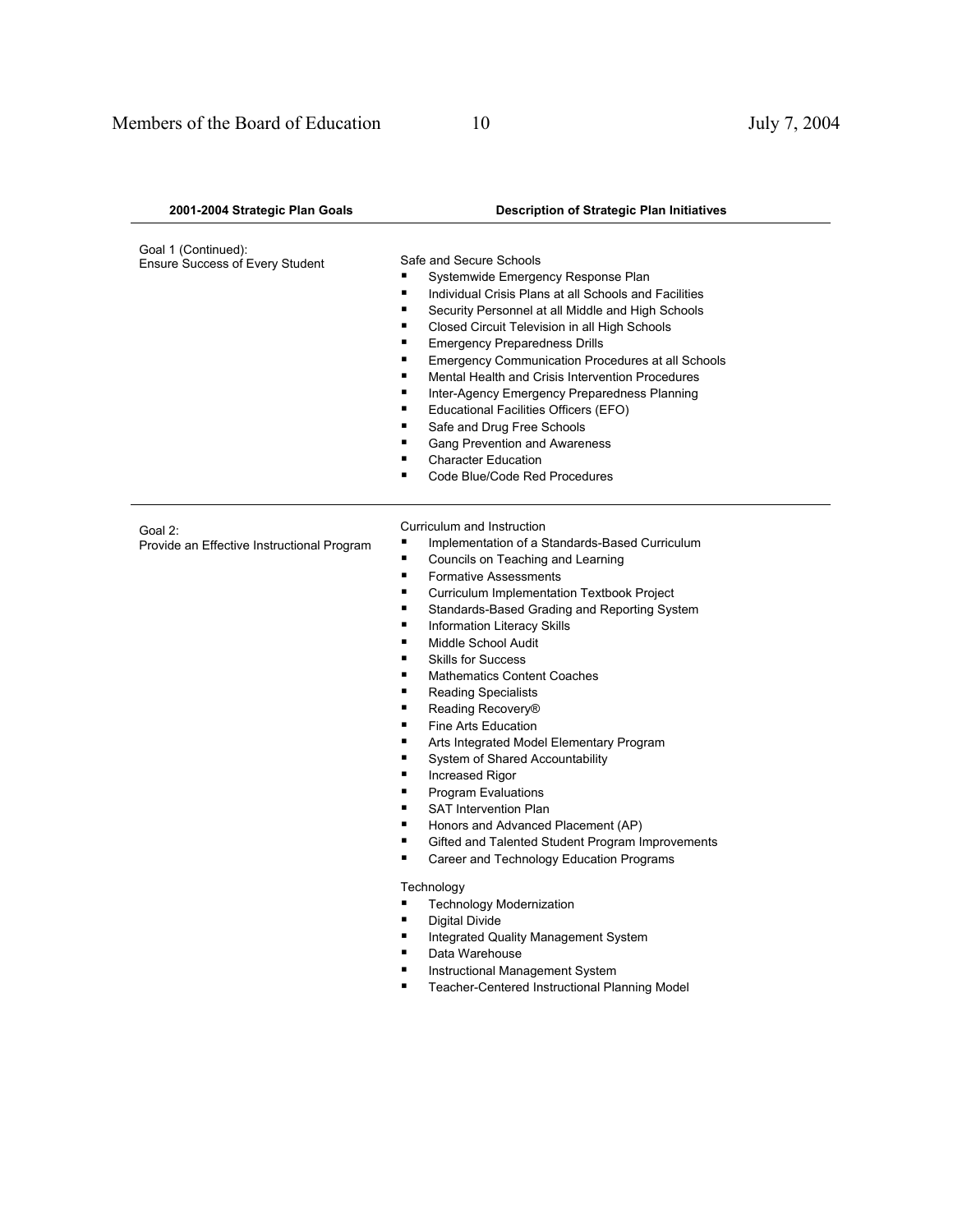| 2001-2004 Strategic Plan Goals                                                   | <b>Description of Strategic Plan Initiatives</b>                                                                                                                                                                                                                                                                                                                                                                                                                                                                                                                                                                                                                                                                                                                                                                                                                                                                                                                                                                                                                                                                   |
|----------------------------------------------------------------------------------|--------------------------------------------------------------------------------------------------------------------------------------------------------------------------------------------------------------------------------------------------------------------------------------------------------------------------------------------------------------------------------------------------------------------------------------------------------------------------------------------------------------------------------------------------------------------------------------------------------------------------------------------------------------------------------------------------------------------------------------------------------------------------------------------------------------------------------------------------------------------------------------------------------------------------------------------------------------------------------------------------------------------------------------------------------------------------------------------------------------------|
| Goal 3:<br>Strengthen Productive Partnerships for<br>Education                   | Parent and Community Partnerships<br>Montgomery County Business Roundtable for Education<br>п<br>٠<br><b>Study Circles</b><br><b>Achievement Counts</b><br>٠<br>٠<br>Project Change<br>Family/Community Involvement<br>٠<br>٠<br><b>PARTNERS</b> in Business and Education<br>٠<br><b>Mentoring Programs</b><br>٠<br><b>Connection Resource Bank</b><br>Various Advisory Committees and Work Groups<br>٠<br><b>County Government Partnerships</b><br>٠<br>٠<br>Montgomery College Partnerships, including Adult ESOL<br>Grade 10 Readiness Program<br>٠<br>University Partnerships for Professional Development<br>٠<br><b>Business Partnerships and Training</b><br>٠<br><b>Technology Partnerships</b><br>٠<br><b>Employee Organization Partnerships</b><br>٠<br>Saturday School Program<br>٠                                                                                                                                                                                                                                                                                                                    |
| Goal 4:<br>Create a Positive Work Environment in a<br>Self-Renewing Organization | Career Development<br>٠<br>Professional Growth System for Teachers<br>$\blacksquare$<br>Professional Growth System for Administrators and Supervisors<br>Professional Development for New Administrators<br>٠<br>Professional Growth System for Supporting Services Staff<br>٠<br>Supporting Services Training and Development<br>٠<br><b>Staff Development Teachers</b><br>٠<br>٠<br><b>Skillful Teaching Courses</b><br>$\blacksquare$<br>Peer Assistance and Review (PAR) Program<br>Staff Development Substitute Teachers in Every School<br>٠<br>٠<br>New Teacher Induction and Mentoring<br>Framework for Improving Teaching and Learning<br>٠<br>٠<br>Curriculum, Assessment, and Instruction Grade-Level Training<br>٠<br><b>Continuing Professional Development Courses</b><br>٠<br>Diversity Training and Development<br>Recruitment/Retention/Placement of Highly Qualified Staff<br>٠<br>Baldrige Education Criteria for Performance Excellence<br>٠<br>٠<br>Baldrige-Guided School Improvement Process<br>Human Resources Information System<br>٠<br>٠<br><b>Employee and Retiree Services Center</b> |

#### **Emerging Priority for Improved Technology**

While technology improvements have been included throughout the reform initiatives since 1999, an emerging new emphasis has been identified to increase the scope and pace of technology innovation in the school system.

This effort is building on the progress already made in using technology to support the delivery of improved instructional services. Incremental advances have been made in providing timely solutions to problems teachers and principals face in using student performance data on a daily basis. More innovative uses of emerging technologies are being developed for implementation in the near future.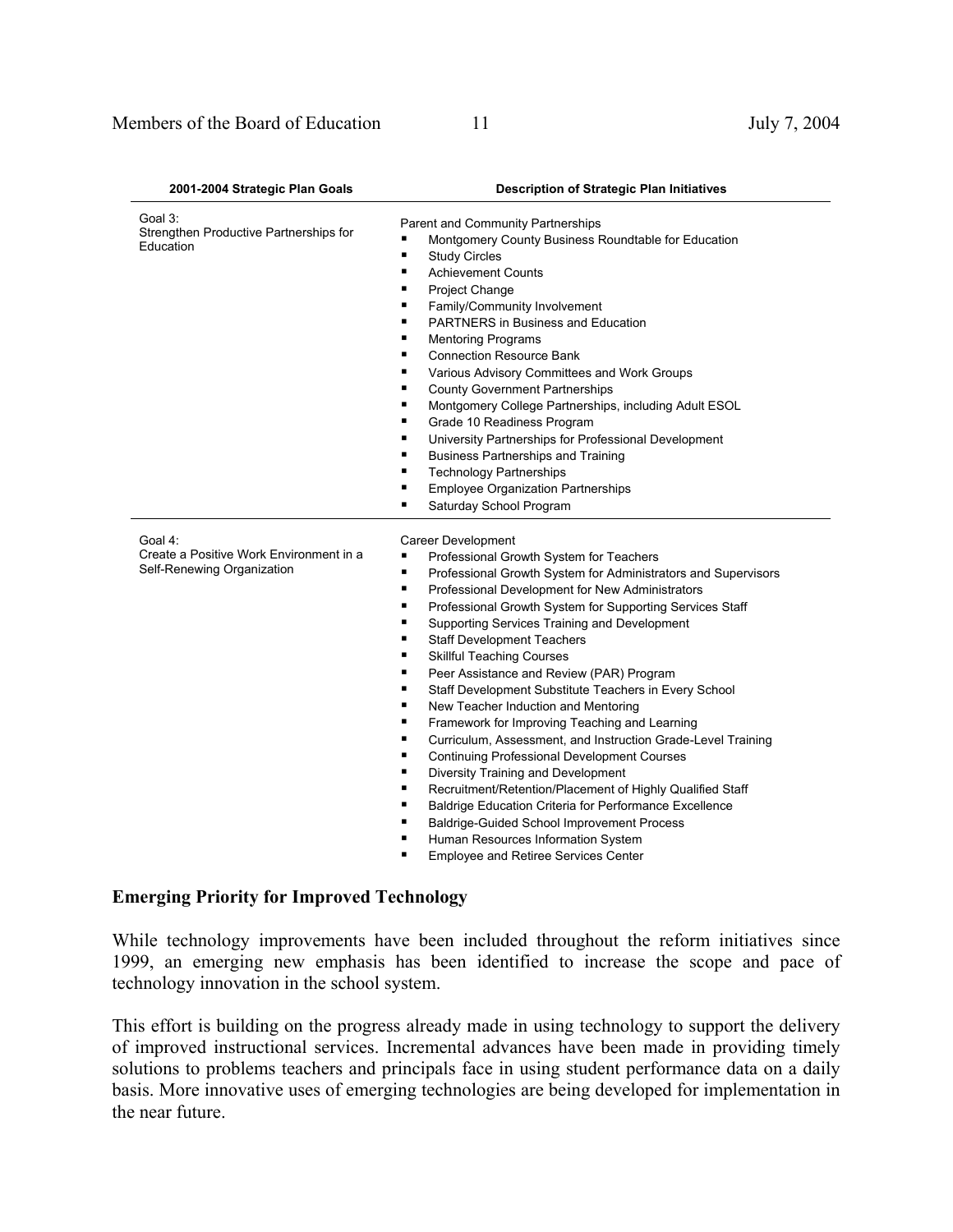$\overline{a}$ 

| <b>New Technology Systems</b>                   | <b>Description</b>                                                                                                                                                                                                                     |
|-------------------------------------------------|----------------------------------------------------------------------------------------------------------------------------------------------------------------------------------------------------------------------------------------|
| Integrated Quality Management<br>System (IQMS)  | Provides overall system management for information needed by<br>teachers, administrators, parents, and the community                                                                                                                   |
| Student Information Management<br>System (SIMS) | Provides teachers and principals with information to plan instruction,<br>monitor individual student progress, and evaluate school program.                                                                                            |
| Instructional Management System<br>(IMS)        | Provides teachers and principals in Kindergarten through Grade 3 with<br>ability to access and analyze individual student achievement data and<br>differentiate instruction accordingly (to be expanded to Grades 4-5 in<br>2004-2005) |
| Hand-held technology                            | Pilot effort under way to allow teachers to enter student performance<br>data via hand-held technology and instantly download to personal<br>computers.                                                                                |
| Data Warehouse                                  | Provides web-based storage of and access to of longitudinal data from<br>multiple information systems, permitting staff to examine performance<br>trends by school, program, or student demographic characteristics.                   |

## **Gains in Narrowing the Gap by Race and Ethnicity in Student Performance**

One of the specific targets of the continuing reform initiatives is the closure of the academic achievement gap in student performance by race and ethnicity. The gap has not closed completely, but it has been significantly narrowed. Each of the major assessments over the past four years has demonstrated continued progress in improving the performance of African American and Hispanic students. Indeed, this progress has occurred while the performance of Asian American and white students also has improved.

| Narrowing Gap on National Assessment                                                                    | 2000 | 2004 | Change |
|---------------------------------------------------------------------------------------------------------|------|------|--------|
| Percentage of Grade 2 Students at or above National Average, Comprehensive Tests of Basic Skills (CTBS) |      |      |        |
| African American students                                                                               | 45%  | 60%  | + 15   |
| Asian American students                                                                                 | 76%  | 85%  | $+9$   |
| Hispanic students                                                                                       | 44%  | 61%  | + 17   |
| White students                                                                                          | 76%  | 85%  | $+9$   |
| Narrowing the Gap on State Assessment <sup>8</sup>                                                      | 2003 | 2004 | Change |
|                                                                                                         |      |      |        |
| Percentage of Grade 3 Students Achieving Proficiency in Reading, Maryland School Assessments (MSA)      |      |      |        |
| African American students                                                                               | 51%  | 65%  | $+14$  |
| Asian American students                                                                                 | 80%  | 86%  | $+6$   |
| Hispanic students                                                                                       | 45%  | 60%  | + 15   |

<sup>7</sup> Stevenson, J. W., & Schatz, C. (2004). *Results of the Spring 2004 Administration of the Grade 2 TerraNova Comprehensive Tests of Basic Skills*. Rockville, MD: Montgomery County Public Schools. 8

Stevenson, J., & Alban, T. (2004). *Results of the 2004 Administration of the Maryland School Assessment in Grades 3, 5, 8, and 10*. Rockville, MD: Montgomery County Public Schools.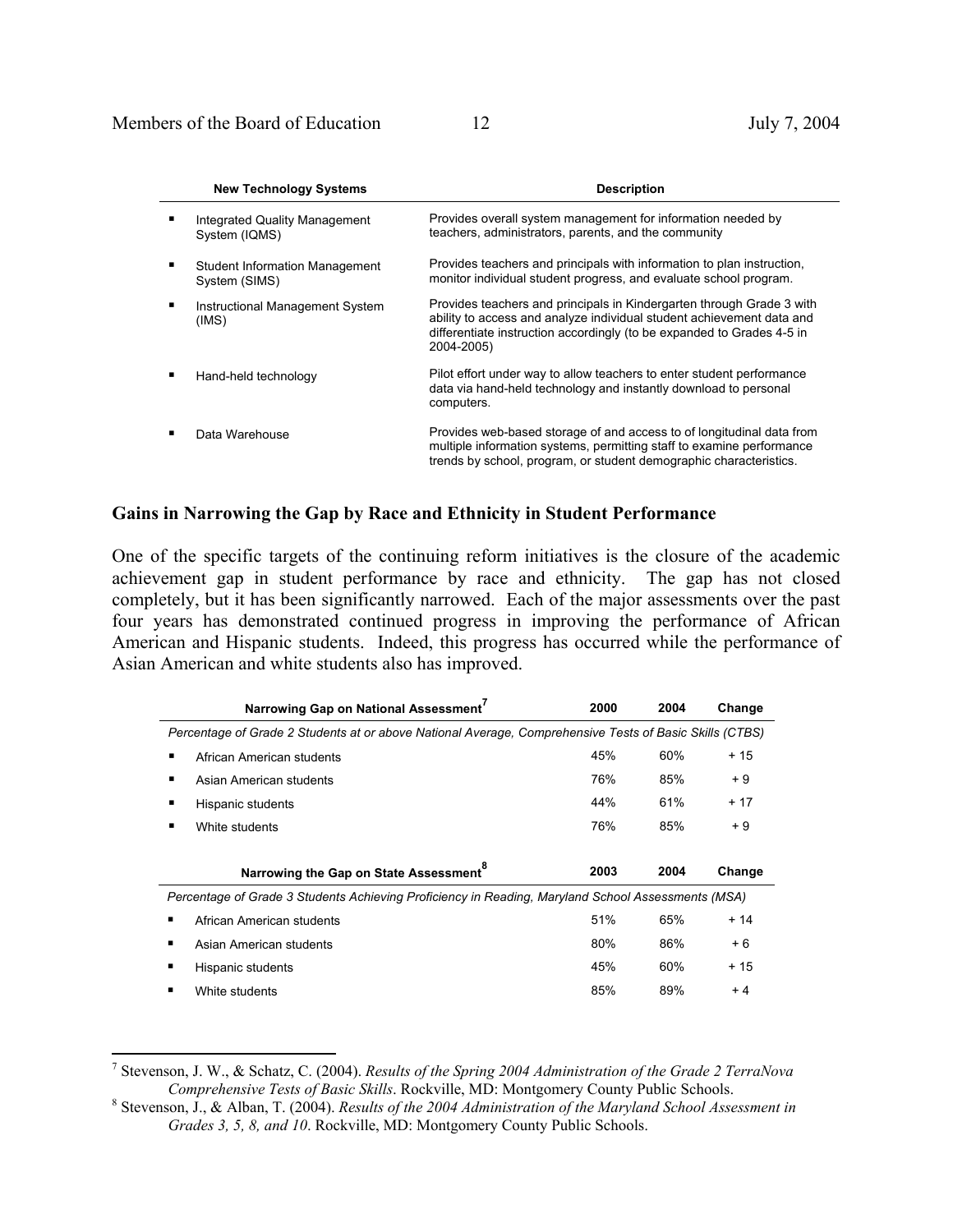|                                                                      | Gains in Narrowing the Gap with Target Schools on State Tests <sup>9</sup><br>2003 |      |      | Change |
|----------------------------------------------------------------------|------------------------------------------------------------------------------------|------|------|--------|
| Percentage of Grade 3 Students Achieving Proficiency in Reading, MSA |                                                                                    |      |      |        |
| ٠                                                                    | Target Schools (with highest poverty) in Reading                                   |      | 64%  | $+16$  |
| ٠                                                                    | Overall County in Reading                                                          | 70%  | 78%  | + 8    |
|                                                                      | 10<br>Narrowing the Gap in Text Reading Skills in Kindergarten                     | 2003 |      |        |
|                                                                      | Percentage of Students at or above the Benchmark                                   |      |      |        |
| ٠                                                                    | African American Students                                                          | 72%  |      |        |
| ٠                                                                    | Asian American Students                                                            | 80%  |      |        |
| ٠                                                                    | <b>Hispanic Students</b>                                                           | 60%  |      |        |
|                                                                      | <b>White Students</b>                                                              | 79%  |      |        |
|                                                                      | Narrowing the Gap in Text Reading Skills in Grade 2 <sup>11</sup>                  | 2002 | 2003 | Change |
|                                                                      | Percentage of Students at or above the Benchmark                                   |      |      |        |
| ٠                                                                    | African American Students                                                          | 46%  | 57%  | $+11$  |
| ٠                                                                    | Asian American Students                                                            | 73%  | 78%  | $+5$   |
| ٠                                                                    | <b>Hispanic Students</b>                                                           | 35%  | 47%  | $+12$  |
| ■                                                                    | <b>White Students</b>                                                              | 74%  | 77%  | $+3$   |

 **Preliminary Gains in Sub-Group Performance in Achieving Adequate Yearly Progress (AYP)<sup>12</sup>**

*Based on Proficiency Attainment by Students on MSA, 2004* 

| $\blacksquare$ | African American Students                 | Met AYP in All Schools, Except Alternative Programs and Mark Twain |
|----------------|-------------------------------------------|--------------------------------------------------------------------|
| п              | Asian American Students                   | Met AYP in All Schools                                             |
| п              | <b>Hispanic Students</b>                  | Met AYP in All Schools, Except Alternative Programs                |
|                | White Students                            | Met AYP in All Schools, Except Alternative Programs                |
| $\blacksquare$ | Students in FARMS                         | Met AYP in All Schools, Except Alternative Programs and Mark Twain |
| п.             | Students with Limited English Proficiency | Met AYP in All Schools, except one high school (Sherwood)          |
| ٠              | <b>Students with Disabilities</b>         | Met AYP in All but 19 of 191 Schools (90%)                         |
|                |                                           |                                                                    |

 $\overline{a}$ 

<sup>&</sup>lt;sup>9</sup> Stevenson, J., & Alban, T. (2004).<br><sup>10</sup> Alban, T., Curry-Corcoran, D., & Nielsen, J. (2003). *Longitudinal impact of Early Success Performance Plan initiatives on student academic achievement: technical report on three years of implementation*. Rockville,

MD: Montgomery County Public Schools.<br><sup>11</sup> *Early Success: Closing the Gap for Our Youngest Learners.*(2004). Montgomery County Public Schools.<br>Rockville, MD.

<sup>&</sup>lt;sup>12</sup>Weast, J.D. (2004). *Preliminary Report on Adequate Yearly Progress (AYP) for 2004 (memo to the Board of Education).* Rockville, MD: Montgomery County Public Schools.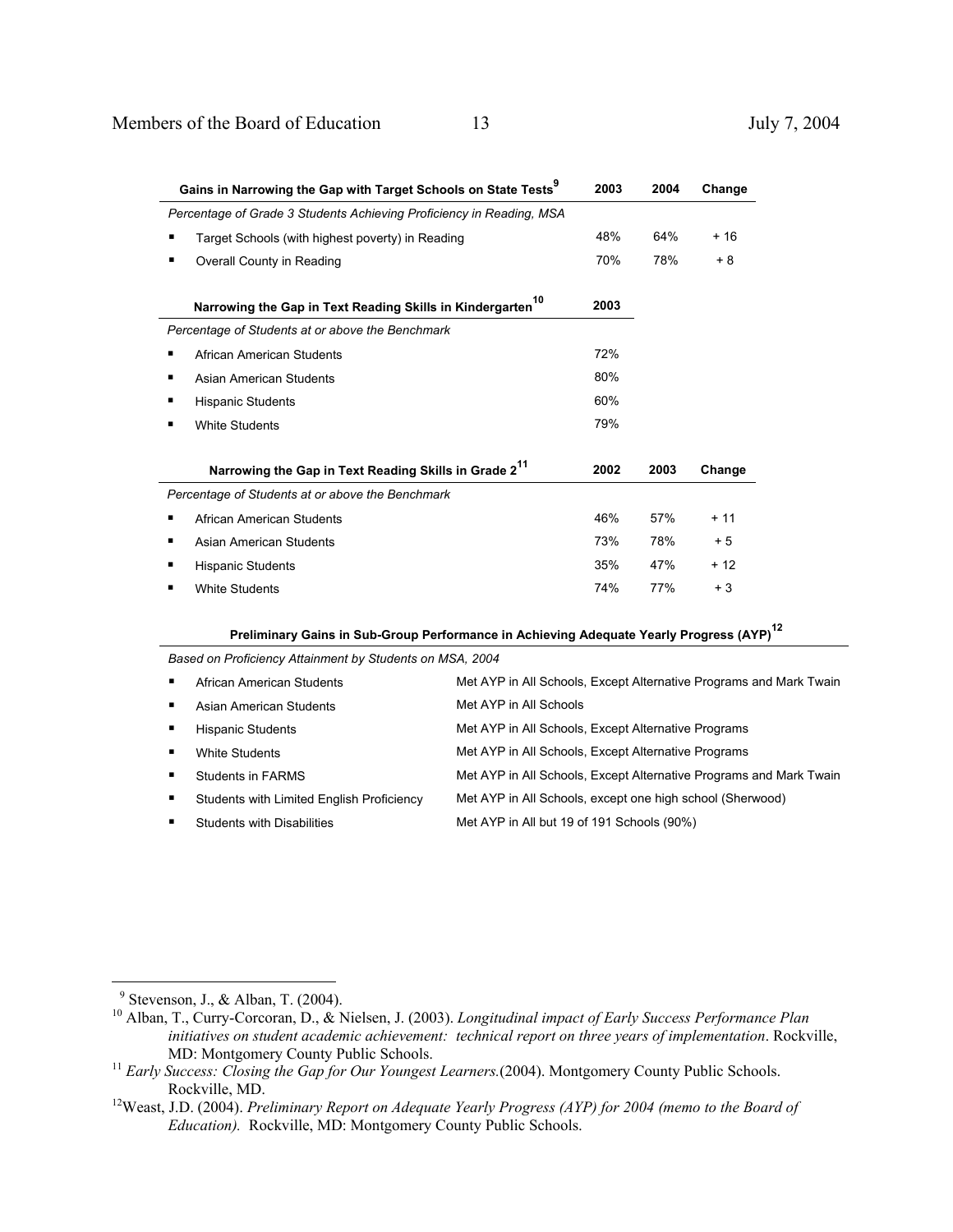| Narrowing Gap in Rigorous High School Courses | 1999 | 2003 | Change |  |
|-----------------------------------------------|------|------|--------|--|
| Honors or Advanced Placement class enrollment |      |      |        |  |
| ٠<br>African American students                | 30%  | 47%  | +17    |  |
| ٠<br>Asian American students                  | 69%  | 81%  | $+12$  |  |
| Hispanic students<br>٠                        | 28%  | 42%  | $+14$  |  |
| п<br>White students                           | 60%  | 79%  | $+19$  |  |

### **Overall Improvement of Student Performance, 2000 through 2004**

In addition to continuing to narrow the gap in student performance by race and ethnicity (as well as other demographic characteristics), continued progress has been made in overall student performance. This is a significant challenge, given the increased diversity of the school system, particularly the increased incidence of poverty, and the relationship of academic underperformance to student poverty.

Ninety percent of schools fulfilled the Maryland state requirements for Adequate Yearly Progress (AYP) in 2004—compared to just 75 percent the previous year. This qualified the school system to be designated as having met the AYP requirements this year for the first time since the implementation of the new state assessments and accountability program in 2003. The achievement rate was highest among elementary schools (95 percent).

| Based on Proficiency Attainment by Students on MSA, 2004 |                 |                            |                          |                               |  |
|----------------------------------------------------------|-----------------|----------------------------|--------------------------|-------------------------------|--|
|                                                          |                 | Total Number<br>of Schools | Number<br>Meeting<br>AYP | Percent<br><b>Meeting AYP</b> |  |
| ٠                                                        | Elementary      | 125                        | 119                      | 95%                           |  |
| п                                                        | Middle          | 37                         | 28                       | 76%                           |  |
| п                                                        | High            | 23                         | 20                       | 87%                           |  |
| п                                                        | Special Schools | 6                          | 4                        | 67%                           |  |
| п                                                        | All Schools     | 191                        | 171                      | 90%                           |  |

**Preliminary Status of Schools Achieving Adequate Yearly Progress (AYP) in 2004<sup>14</sup>**

There also were improvement gains among middle and high schools. Students achieved the highest level ever in the percentage enrolled in rigorous courses, including Algebra 1 in middle school and honors and Advanced Placement (AP) courses in high school. In a related measure, there was a significant increase in students taking AP tests for potential college credit—the highest number ever in the school system—and, yet, there was a marginal impact on the average score and the percentage of students scoring the highest scores.

 $\overline{a}$ 

<sup>&</sup>lt;sup>13</sup> Steinberg, L. (2003). *Key Areas of Progress in Secondary Schools: Successful Completion of Algebra I or Higherlevel Mathematics and Enrollment in Honors/Advanced Placement Courses, 2002-2003*. Rockville, MD: Montgomery County Public Schools.<br><sup>14</sup> Weast, J.D. (2004).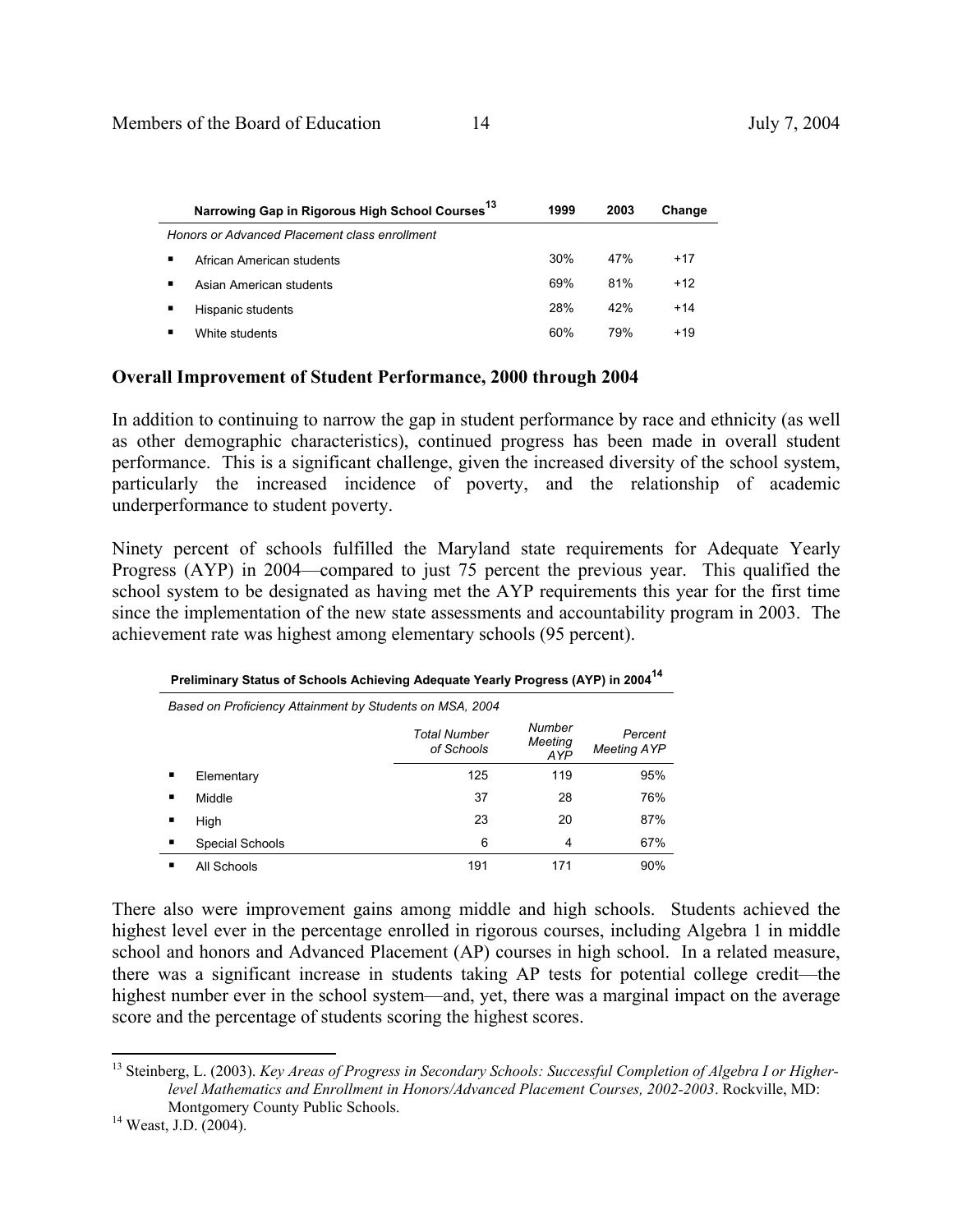|   | 15<br>Gains in Students Taking More Rigorous Courses in Secondary School | 1999  | 2003   | Change  |
|---|--------------------------------------------------------------------------|-------|--------|---------|
| ٠ | Students completing Algebra 1 or higher level math by end of Grade 8     | 33%   | 51%    | $+18$   |
| ٠ | Students completing Algebra 1 by end of Grade 9                          | 69%   | 77%    | $+8$    |
| ٠ | Students enrolled in at least one Honors or Advanced Placement class     | 54%   | 67%    | $+13$   |
|   |                                                                          |       |        |         |
|   |                                                                          |       |        |         |
|   | Gains in Students Taking Advanced Placement Tests <sup>16</sup>          | 1999  | 2003   | Change  |
| ٠ | Number of Advanced Placement tests taken                                 | 7.167 | 16.954 | $+137%$ |
| ٠ | Number of students taking at least one Advanced Placement test           | 3.935 | 8.841  | $+125%$ |
| ٠ | Average score of the Advanced Placement tests                            | 3.63  | 3.36   | $-0.27$ |

Continued improvements in secondary school achievement are foreshadowed by the gains being made in the elementary schools. Among the indicators are two important measures: the increase in the percentage of kindergarten students at or above the benchmark in reading and the rise in the national median percentile rank among second grader students in reading. The latter achievement placed these students among the highest achieving children in the nation.

| Gains in Text Reading Skills in Kindergarten <sup>17</sup>        | 2001 | 2003 | Change |
|-------------------------------------------------------------------|------|------|--------|
| Percentage of Students at or above the Benchmark                  |      |      |        |
| Spring Text Reading                                               | 39%  | 70%  | $+31$  |
| Gains on National Assessment in Grade 2 <sup>18</sup>             | 2000 | 2003 | Change |
| Percentage of Grade 2 Students at or above National Average, CTBS |      |      |        |
| All students                                                      | 65%  | 75%  | $+10$  |

Indeed, the continued improvement in elementary school achievement is evident in more than reading and includes student performance in mathematics and language. This is apparent in the longitudinal data available on the performance of second grade students over the past four years on a nationally normed assessment of basic skills.

The most recent improvements were propelled by third grade students who were the first to receive the kindergarten reforms four years ago and second grade students who were the second group to receive the reforms.

 $\overline{a}$ 

 $15$  Steinberg, L. (2003).

<sup>16</sup> Andrews, J., & Jaffe, D. (2003). *2003 Advanced Placement Test Results*. Rockville, MD.: Montgomery County Public Schools.<br><sup>17</sup> Alban, T., Curry-Corcoran, D., & Nielsen, J. (2003).

 $18$  Stevenson, J. W., & Schatz, C. (2004).